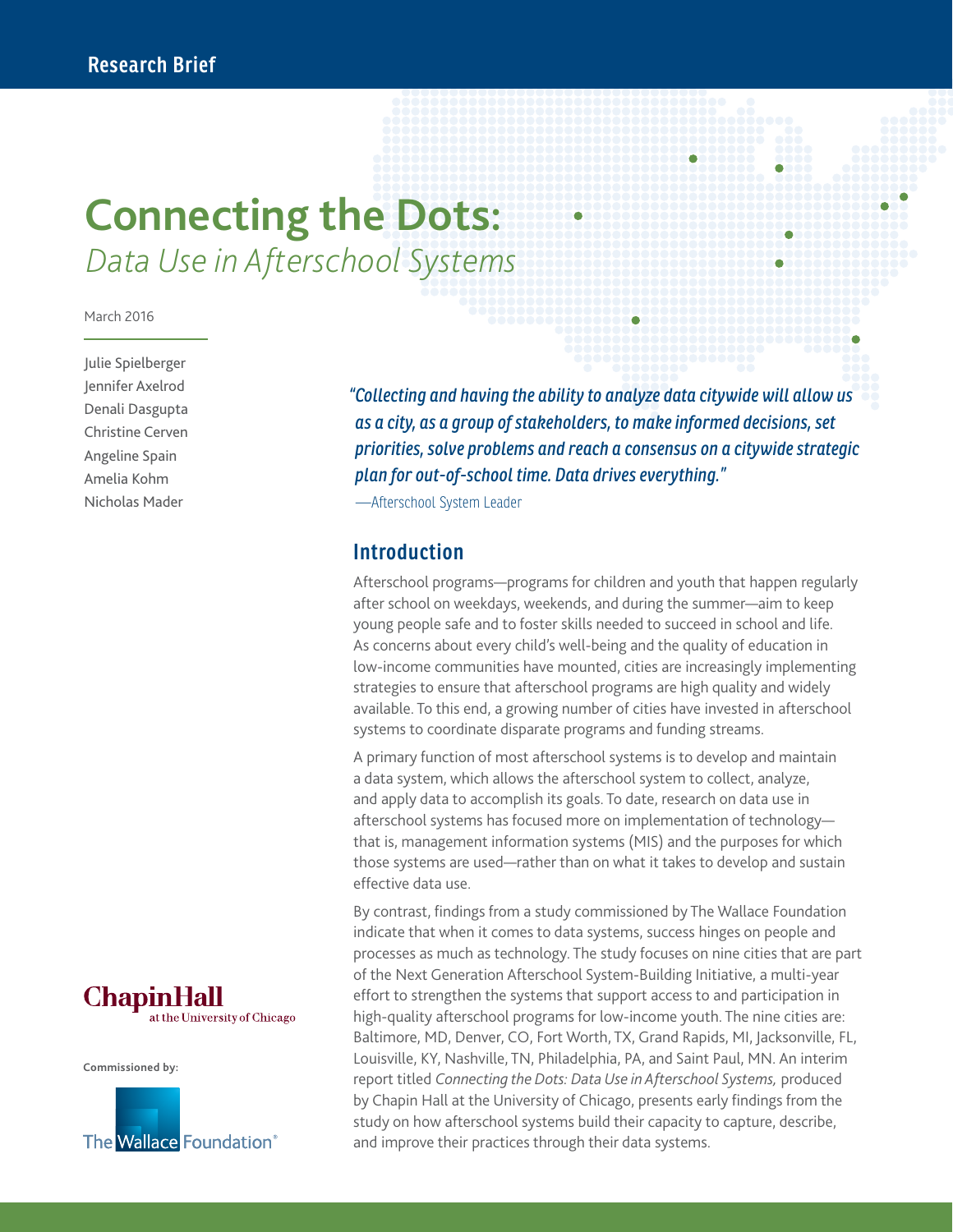

Emergent findings presented in the report are based on the initial two years of the study and were generated from an analysis of city documents, site visits, interviews with key stakeholders, observations of selected trainings and meetings related to data use, and attendance at three, cross-city grantee meetings. This report describes how cities invested in the three components that make up a data system—people, processes, and technology—to develop their capacity to use data. The report discusses the current capacity of city afterschool systems to collect and use data to inform their decisions and system-building activities. Additionally, it highlights common strategies for using data, contextual factors that affect data use, and how those working with data systems view the value of data in their work to improve afterschool program quality, access, and systems.

*See Figure 2 (back page) for more detail about the components of people, processes, and technology.*

#### **Initial Findings**

Developing the capacity to use data depends as much on people and processes as it does on technology. At the time of the report, cities were in various stages of collecting and using data to inform their afterschool system building, improve program quality, and make decisions about the allocation of resources. All three aspects of the data system framework are found in these initial findings.

*The purposes of investing in data systems are consistent and similar across cities.* City afterschool systems seek data about program supply and demand, characteristics of participating youth, program quality, and program

effects on youth. They use data to manage programs, fulfill accountability and contract requirements, make decisions about how to improve program quality, improve the allocation of resources and availability of services in underserved communities, as well as identify children and youth who might need additional services that afterschool programs can provide.

*Context matters*. Data use in cities was shaped by the requirements of funders, political priorities, and the organizational structure of the afterschool systems. Cities that partnered closely with the school districts often were directly influenced in the choice of data collection strategies and use by the goals of the school system.

*Selection of data elements reflects system priorities.* The nine city afterschool systems selected indicators and outcome measures that accurately reflected their goals and were useful and actionable for multiple stakeholders. They continue to refine their measurement strategies to accurately reflect their priorities. Stakeholders in more than half of the cities expressed interest in collecting social-emotional indicators. They felt these indicators were at least as important as, if not more important than, academic measures for assessing the outcomes of afterschool programs. As measures of social-emotional competencies are still being developed and did not easily align with the outcomes sought by school districts or city leaders, it was challenging to incorporate these indicators into their systems.

#### *Focusing on program quality impacts data use.*

Stakeholders in the nine cities invested in processes to improve program quality either through the use of formal assessments designed for that purpose or through the development of standards to guide program practice. Cities were still learning how to use data as part of a continuous cycle of inquiry to improve the afterschool system as a whole.

*Intentional strategies are needed to build capacity and engage stakeholders in data use.* Building the capacity to use data is not an easy or a straightforward process and requires time, patience, persistence, and flexibility. Cities shifted course several times in selecting data elements and technology to collect and manage the data. Professional development activities (concerning data collection/entry, data interpretation, and quality improvement cycles) were vital to developing and supporting a "culture of data use." City afterschool systems also were learning how to present the data in formats that can be understood broadly and applied to improve program quality and youth outcomes.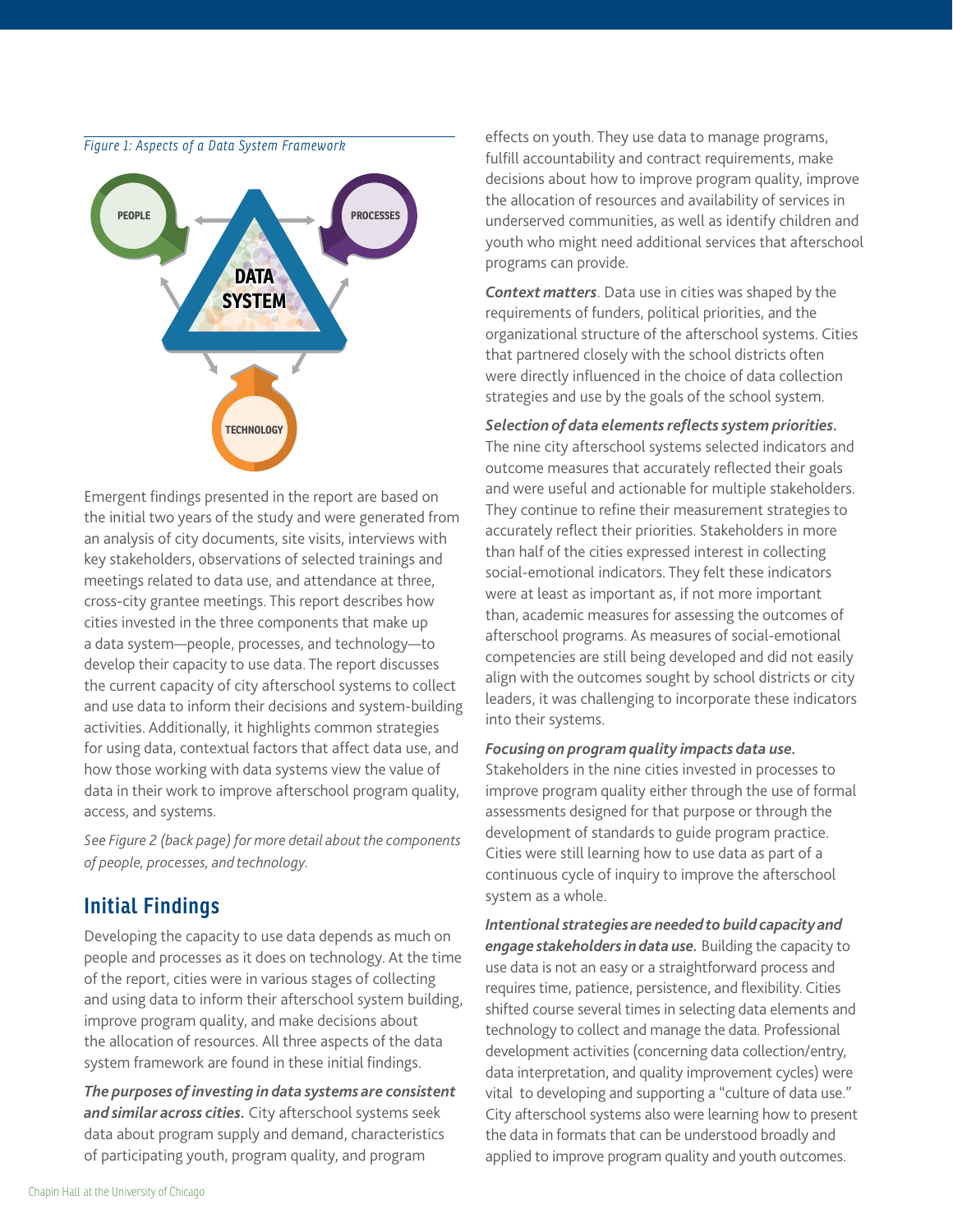*Change is constant.* Cities experienced common challenges along the way. They reassessed their technology plans when their MIS became outdated and was inadequate to meet their data needs. At these junctures, they considered the availability of new technology and the costs of replacing or upgrading their current technology. Other challenges came with changes in city or system leadership and goals and turnover in key personnel. A data system, much like the afterschool system itself, must accommodate and adapt to change.

#### *Afterschool systems evolve in their ability to use*

*data.* Early stages of data system development focused on identifying purposes for data use and designing and implementing MIS technology, followed by the development of training and other processes around that technology. From there, the use of data for learning and improvement as part of a cycle of inquiry was starting to deepen the commitment to a data-driven approach and guide the growth of the data system.

#### **Emerging Strategies**

Across the cities, the following strategies appeared to contribute to the success of the data systembuilding efforts:

*Start small.* A number of cities intentionally started small with a limited set of goals for data collection and use, and/ or a limited set of providers piloting a new data system, with plans to scale up gradually.

*Provide ongoing training.* Given the high rates of staff turnover at their programs, system stakeholders learned that they needed to provide ongoing introductory trainings in using both the MIS and the data. Providing coaching and developing manuals also helped to mitigate the effects of turnover and to further the development of more experienced and engaged staff.

*Access data expertise.* Expertise came from within as well as outside the organization coordinating the initiative. Cities' systems differed in how they used the expertise of outside research partners. Some cities identified a research partner who participated in all phases of the development of their data systems. Others leveraged the relationship primarily for access to data, analysis, and reporting of data collected by providers. Still others did not engage external research partners but identified internal staff to provide these supports to the system. In any of these scenarios, having dedicated staff with skills in data analytics was key.

#### **Summary and Conclusion**

The Next Generation cities have many purposes for their data systems and varied strategies for achieving them based on the available people, processes, and technology. They assessed needs for data based on the goals of system partners and in many cases, a broader city agenda. In choosing data to be collected, they were attentive to the goals and information needs of a diverse group of providers and other stakeholders. They evaluated the existing data system and identified limitations, costs, and tradeoffs to make decisions about technology that would give users of various levels access to meet their needs. In their systembuilding efforts, they also established policies, practices, and structures such as working groups and committees to support access to data and effective data handling.

The cities sought to hire qualified staff with both technical expertise and the ability to communicate the value of and expectations for data use to various audiences, including, but not limited to, frontline staff, agency directors, and funders. They invested in training and professional development to improve their capacity to analyze and interpret data. The experience of the nine Next Generation cities suggests that, as important as technology is to system building, most of the factors that appear to facilitate or inhibit data use in city afterschool systems norms and routines, partner relationships, leadership and coordination, and technical knowledge—hinge on the people and process components of a data system.

> $\Box$ *Full report available April 2016 on www.chapinhall.org and www.wallacefoundation.org*